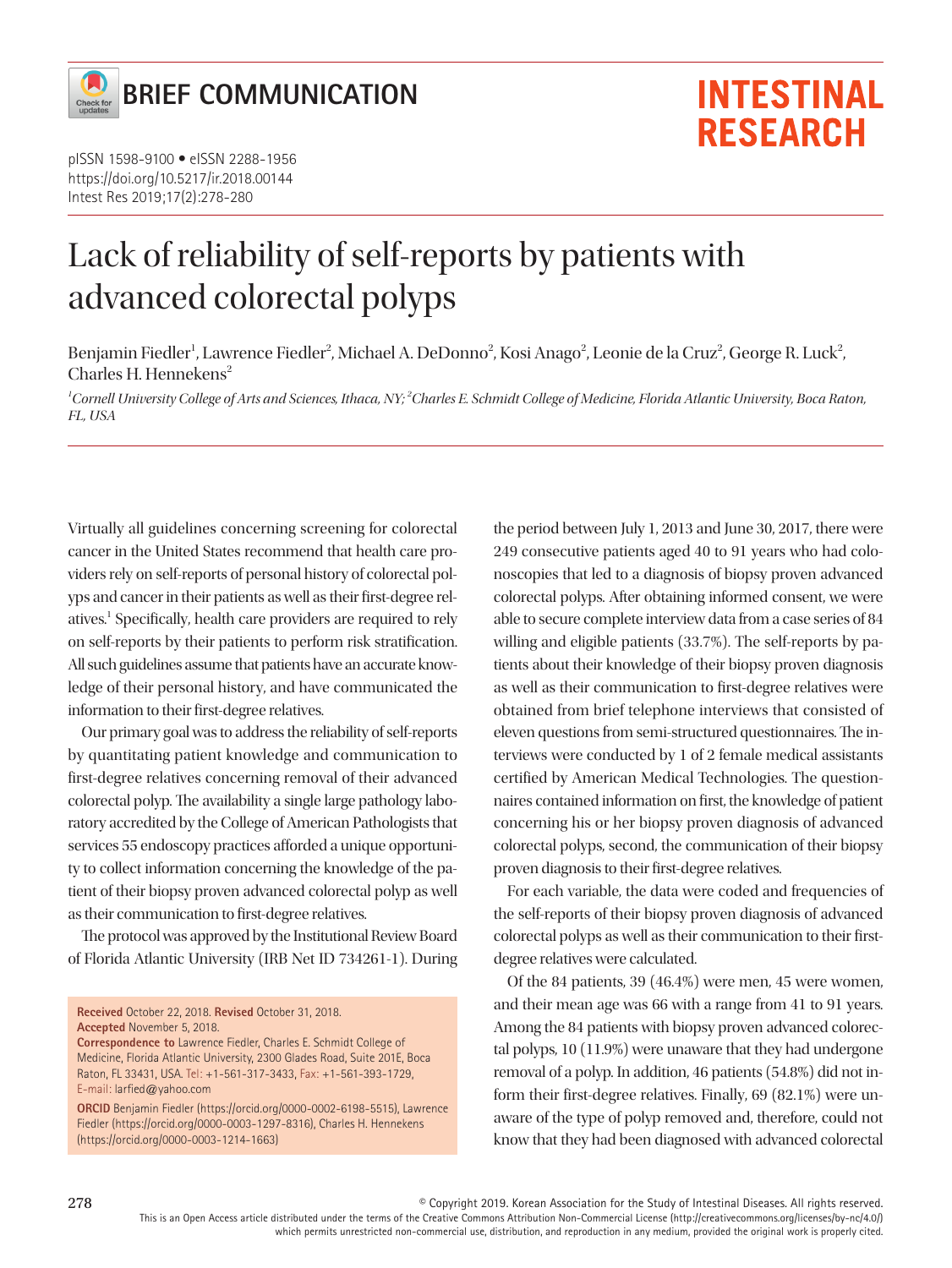polyps.

In this case series of 84 patients with biopsy proven colorectal polyps, 11.9% were unaware that any polyp had been removed, 82.1% were unaware of the advanced nature of their polyps, and 54.8% failed to inform their first-degree relatives. These data indicate a lack of reliability of self-reports by patients with biopsy proven advanced colorectal polyps. These data contrast with the reliability of self-reports and communication to first-degree relatives of colorectal cancer.<sup>2</sup> Perhaps not surprisingly, these findings suggest that patients are far less likely to recall the diagnosis of benign, albeit advanced, colorectal polyps than a diagnosis of colorectal cancer. Thus, it seems rational for clinicians to be able to rely on self-reports and communication to family members of colorectal cancer but not benign, albeit advanced, polyps.

Several limitations to this study merit consideration. First is the low response rate which may, at least in theory, have led to a biased result.<sup>3</sup> Although we cannot accurately estimate either the magnitude or direction of any bias, we believe that the respondents in this case series are more likely to represent a more knowledgeable subgroup than the general U.S. population. Specifically, this study population is homogeneous with regard to having health insurance as well as residing in 4 relatively affluent counties in South Florida (Broward, Dade, Martin, and Palm Beach). In addition, health care literacy tends to correlate with socioeconomic status.<sup>4</sup> We believe that such socioeconomic factors are unlikely to affect the validity but may influence the generalizability of the findings as the lack of reliability of self-reports is likely to be even greater among the uninsured and less affluent. As a consequence, these results are likely to underestimate the lack of reliability of both personal knowledge of the patient of their biopsy proven diagnosis of advanced colorectal polyps as well as their accurate communication to first-degree relatives.

Despite these and other potential limitations, we believe the most plausible interpretation of the data to be that they contribute to the formulation of the hypothesis that clinicians may not be able to rely on self-reports of biopsy proven advanced colorectal polyps as well as their communication to first-degree relatives. Busy clinicians are faced with the challenging task of obtaining accurate data regarding personal and family history to decide upon the most appropriate strategies to screen and detect colorectal cancer in their patients. To do so, clinicians may wish to consider gathering reliable histologic data on personal and family history of colorectal polyps. These efforts should include younger patients in whom the incidence

of colorectal cancer is increasing.<sup>5</sup> The increases in colorectal cancer may be due, at least in part, to the epidemics of overweight and obesity $67$  as well as type 2 diabetes mellitus. $8$  Primary prevention efforts are paramount and major challenges to busy clinicians. Another major challenge in screening is to obtain more reliable information from patients about their personal history of colorectal polyps and achieving better communication to their first-degree relatives. Overcoming these clinical challenges will enhance prevention and screening efforts but must include the acquisition of reliable data about colorectal polyps as well as the communication to first-degree relatives. These multifactorial approaches should achieve the most good for the most patients concerning prevention as well as screening and early diagnosis and treatment of colorectal cancer.

#### **FINANCIAL SUPPORT**

The authors received no financial support for the research, authorship, and/or publication of this article.

#### **CONFLICT OF INTEREST**

B.F., L.F., M.A.D., K.A., L.D. and G.R.L. report no disclosures. C.H.H. discloses that he serves as an independent scientist in an advisory role to investigators and sponsors as Chair or Member of Data and Safety Monitoring Boards for Amgen, British Heart Foundation, Cadila, Canadian Institutes of Health Research, DalCor, Lilly, Regeneron and the Wellcome Foundation; to the U.S. Food and Drug Administration and UpTo-Date; receives royalties for authorship or editorship of 3 textbooks and as coinventor on patents for inflammatory markers and cardiovascular disease that are held by Brigham and Women's Hospital; has an investment management relationship with the West-Bacon Group within SunTrust Investment Services, which has discretionary investment authority and does not own any common or preferred stock in any pharmaceutical or medical device company.

#### **AUTHOR CONTRIBUTION**

Study concept and design, data acquisition, interpretation, drafting and revising manuscript: Fiedler B. Data acquisition, administrative, technical and material support, interpretation, revising manuscript: Fiedler L. Data analysis and interpretation, revising manuscript: DeDonno MA. Revising question-